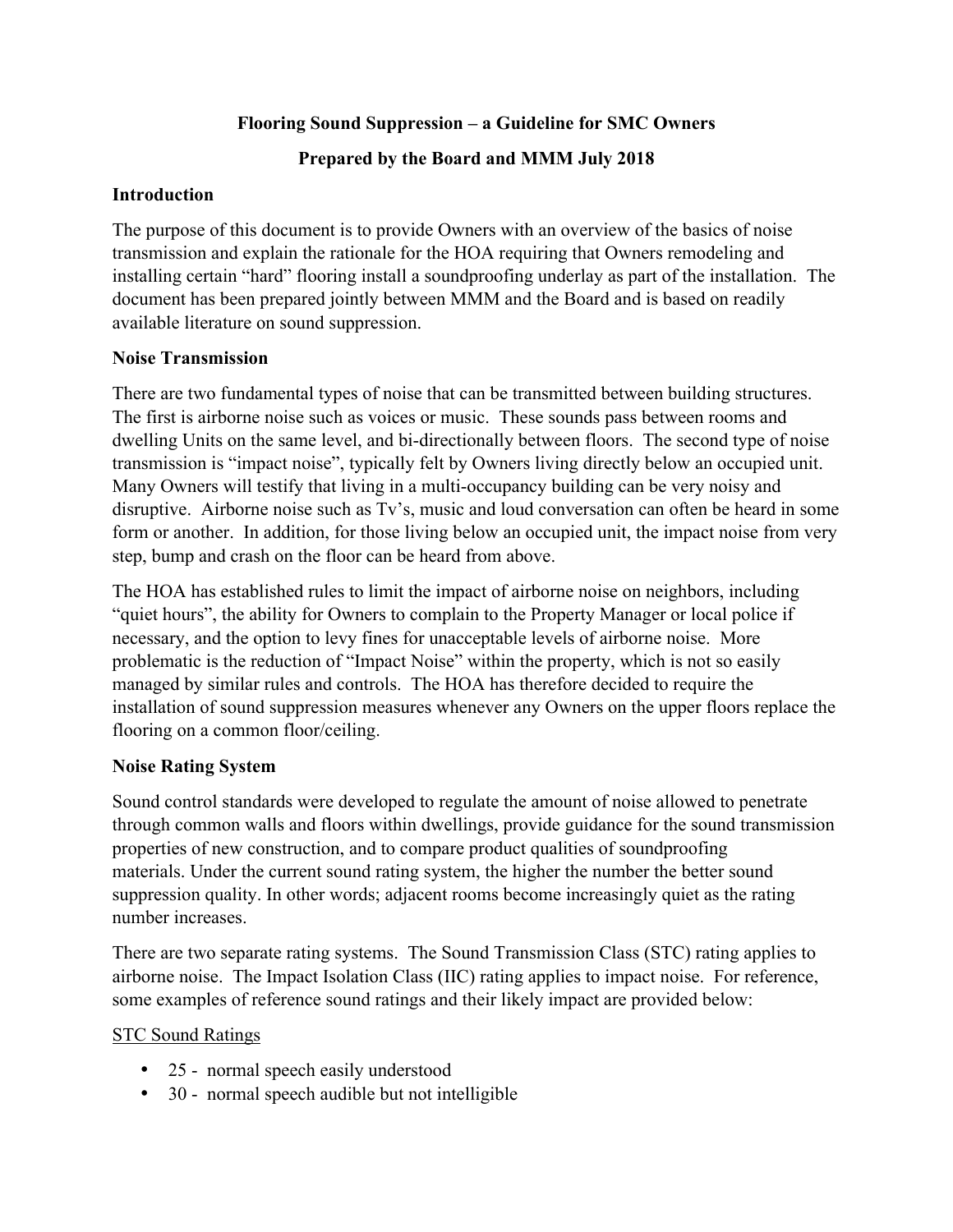- 35 loud speech audible and fairly understandable
- 40 loud speech barely audible but not intelligible
- 45 loud speech barely audible
- 50 shouting barely audible
- 55 shouting in audible

#### IIC Sound Ratings

- IIC-STC 70 Virtually Sound Proof
- IIC-STC 60 Superior Sound Proofing
- IIC-STC 50 International Building Code
- IIC-STC 40 Sound Proofing below most codes

Many properties are now requiring sound control ratings in the high 50's or low 60's range. Local municipalities can have different rating requirements. Impact sound complaints are common on floor-ceiling assemblies that meet the bare minimum requirement of 50 decibels IIC.

Common Guidelines to use when selecting the proper IIC rating for your space (Ref 2):

- IIC 50 The least amount of impact sound transmission reduction considered effective. Some occupants would be dissatisfied with this level of sound transmission.
- IIC 60 Considered a medium level of impact sound transmission reduction.
- IIC 65 Considered a high level of impact sound transmission reduction that would satisfy most occupants.

It is important to understand that IIC and STC tests are not typically carried out for individual components of a flooring assembly, but for the whole floor/ceiling structure, from the surface of the floor covering material in the upper unit all the way through the ceiling in the unit below. Nevertheless, the added benefit of particular soundproofing element or layer within a typical flooring system can be determined, and this is referred to as the Delta IIC (ΔIIC).

The Delta IIC rating shows what the product adds to the structural assembly in terms of isolating impact footfall noise. The Delta IIC test starts by testing a full assembly, typically six to eight inches of concrete, with nothing above or below the concrete. Then an underlayment installs directly to the concrete, and the same test repeats. The Delta IIC rating is the performance gain between the first and second test. A higher number shows better performance. *The Delta IIC rating is the best rating to consider when comparing the performance of different types of underlayment*. It keeps the manufacturers from promoting misleading results obtained by using materials or methods of isolation that the average assembly does not use. Misleading results are most often found with claims of 60 IIC or above using materials less than 1/2" thick. They achieve their astronomical rating with decoupled ceilings and considerable additional mass but will claim their thin underlayment is what achieved that IIC rating. If the IIC rating is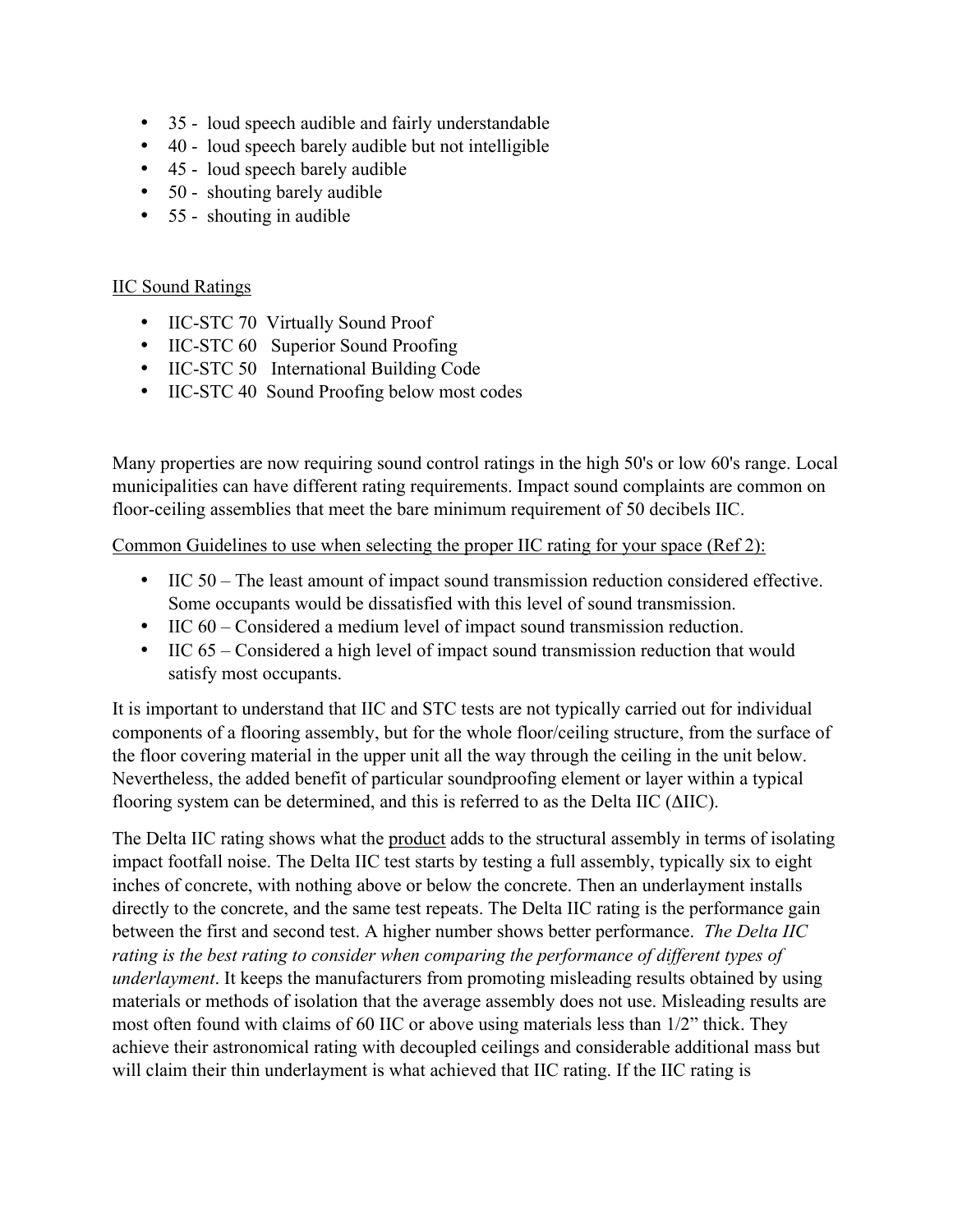unreasonably high, then ask to see a Delta IIC rating. If they cannot provide a Delta IIC rating, then *ignore the advertised ratings*.

It is also important to note that because the IIC scale measures sounds that are within the range of a human voice, the scale does not include noises that are below 100 Hz. This can include the light "thudding" often heard when someone walks across a floor with a lightweight joist system in the room above. Though these thuds are a very low range, they still can be bothersome to the person in the room below. The IIC also does not account for the squeaking, rattling, or crunching sounds that are the result of walking on a loose joist construction. (Ref 2).

# **Reducing Impact Noise Transmission**

It is difficult to find examples that illustrate the impact of various flooring options on a subfloor similar to our construct, which is thought to be (top to bottom) a  $1 \frac{1}{2}$  inch layer of gypcrete,  $\frac{1}{2}$ " plywood, 10" joists and 5/8 gypsum. Nevertheless, Appendices 1 (Ref 2) and 2 (Ref 1) illustrate the impact of various types of floor coverings on a standard floor construct. In reviewing these and other examples, it is clear that the combination of carpet and underlay is one of the most effective ways to reduce impact noise, while the installation of tile, vinyl or hardwood directly onto the subfloor has minimal to no reduction. The addition of a resilient soundproofing layer below hardwood flooring, for example, can bring significant reduction in impact noise transmission (e.g. Appendix 1, example X gives an estimated 15 unit increase in IIC values).

# **HOA soundproofing requirements during remodeling**

Based on the available information, the HOA is requiring that Owners, during the installation of any new flooring, with the exception of carpet and underlay, install a soundproofing pad of ΔIIC 20 or greater below the tile, vinyl, hardwood or similar flooring that they are installing. These soundproofing pads are available from a variety of suppliers to suit all types of "hard" flooring, and are relatively inexpensive to purchase and install. Other more elaborate solutions are available, but these were considered by the Board to be too expensive and disruptive to ask Owners to install as part of a remodel.

A 3/16" mat flooring underlayment will give both better IIC and SCT performance. Installing this under the new flooring will add a Delta IIC of about 20 to the flooring components. Being a continuous layer, it also suppresses the STC sound as well. (It is often recommended to use an acoustic sealant around the perimeter of the mat).

While an additional soundproofing mat is not required when a carpet plus pad is being installed, a pad of appropriate thickness needs to be used beneath the carpet to ensure effective reduction in sound transmission. Based on available data, a pad of 3/8" or greater thickness should be sufficient.

## **References:**

- 1. US Department of Housing and Urban Development, Noise Notebook, Chapter 4 Supplement, Sound Transmission class guidance.
- 2. FindAnyFloor.com, IIC Rating.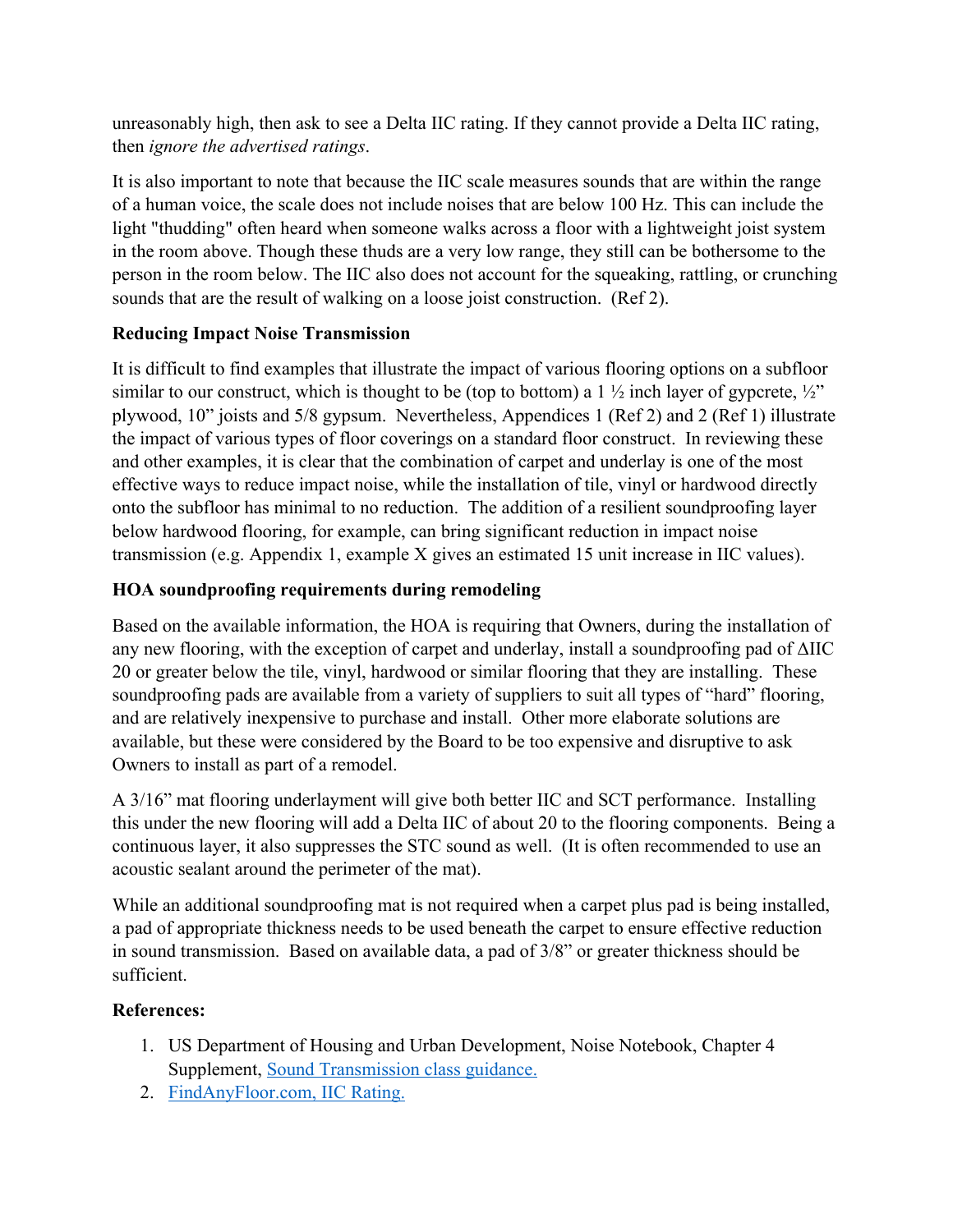#### Appendix 1 (from Ref 1): IIC values of different flooring constructions

A. Simplest flooring construct: IIC is 32



- 1. 2x8" wooden joists, 16"o.c.
- 2. 7/8" tonque and groove nailed to joints.
- 3. 3/8" gypsum nailed to joints.

B. More elaborate flooring structure). Example shows the benefits of carpet  $(c, \text{HC } 69)$  vs. vinyl flooring (b., IIC 45, C., IIC 43

3.



- 1. 2x8" wooden joists, 16"o.c.
- 2. 19/32" tonque and groove plywood nailed with 8d nails 6"o.c. at edges and 10"o.c. in field.
	- a. 44 oz. carpet on 40 oz. hair pad.
		- b. .075" sheet vinyl.
	- c. 1/16" sheet vinyl.
- 4. Resilient channels, 24"o.c.
- 5. 5/8" gypsum board screwed 12"o.c.
- 6. 3" thick sound attenuation blanket.

C. This flooring may be the closest example to our construction. The IIC for this construct, including carpet and pad, is 66. With hard flooring instead of carpet, the IIC is likely to be closer to  $40-45$  (see example B. above)



- 1. 2x8" wooden joists, 16"o.c.
- 2. 5/8" tonque and groove plywood nailed to joists with 8d nails 6"o.c. at edges and 10"o.c. in field.
- 3. 1 5/8" lightweight concrete over 4 mil. polyethylene film.
- 4. 44 oz. carpet on 40 oz. hair pad.
- 5. 5/8" gypsum board nailed to joists.

D. Another example showing the better soundproofing of carpet plus pad vs. vinyl flooring. IIC for a. is 77, for b. is 50.



- 1. Plywood web I-beams 12" deep and 24"o.c.
- 2. 3/4" plywood sub floor nailed with 6d nails 6"o.c. at edges and 10"o.c. in field.
- 3. 1 1/2" thick lightweight concrete, 15 psf.
	- a. 44 oz. carpet on 40 oz. hair pad.
	- b. .07" vinyl tile.
- 5. Resilient channels, 24.o.c.
- 6. 5/8" avpsum board screwed 12"o.c.
- 7. 3" thick sound attenuation blanket.